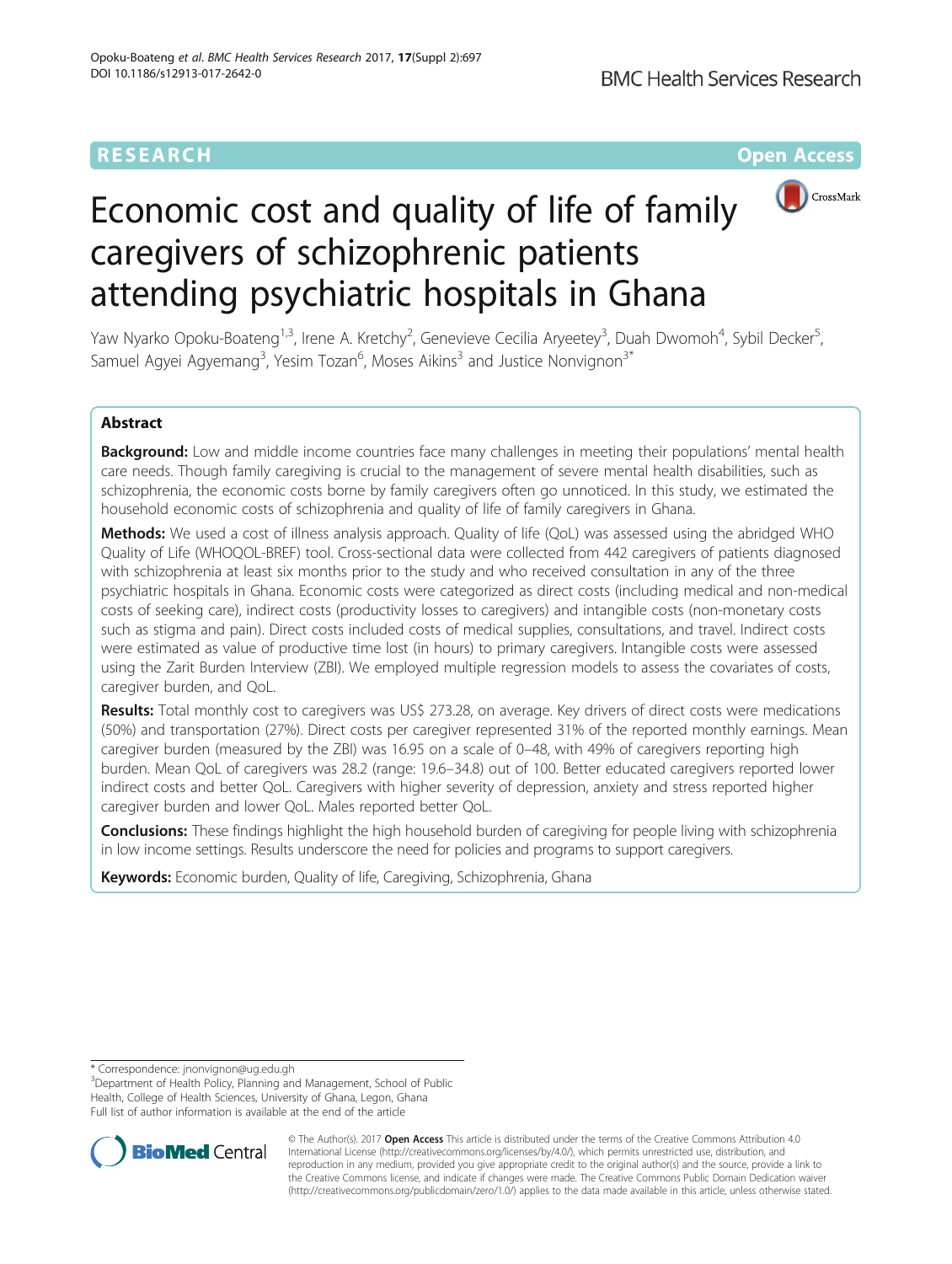# Background

Mental illness accounts for about 32% of years lived with disability (YLD) and about 13% of disabilityadjusted life-years (DALYs), a percentage that equals that of cardiovascular and circulatory diseases [\[1](#page-11-0)]. Schizophrenia is a severe mental disorder characterized by significant distortions in thinking and perception, accompanied by an exhibition of inappropriate emotions [[2, 3](#page-11-0)]. Schizophrenia alters individuals' perception of reality, often making them think and act in ways that are strange or abnormal by socially sanctioned standards. The World Health Organization (WHO) estimates that about 21 million people suffer from schizophrenia globally [\[4](#page-11-0)]. It is estimated that 13% of Ghanaians suffer from at least one form of mental or substance abuse disorder and that about 32% of all mental health cases managed in the country's three psychiatric hospitals are schizophrenic [[5\]](#page-11-0).

Caregiving plays a significant role in the management of schizophrenia. For example, the WHO indicates that globally up to 90% of schizophrenic patients live with their families [[6](#page-11-0)]. In many low and middle income countries (LMICs), the social structure of families and economic hardship impede the use of paid caregivers. Other health systems challenges, such as inadequate health personnel and poor infrastructure, further increase the burden of caring for people with mental disorders.

A key provision of Ghana's 2012 Mental Health Act (Act 846) is to de-institutionalize mental health care (i.e., provide community-based care for people with mental disorders) in order to decongest the three psychiatric hospitals. The role of caregivers in this community-based approach is crucial since family interactions influence treatment outcomes and relapse rates [[7\]](#page-11-0). However, as in other LMICs, family caregivers of schizophrenic patients in Ghana bear significant economic, psychological and social burdens, which are often unaccounted for in interventions [\[8](#page-11-0)–[15\]](#page-11-0). For instance, the time required to care for schizophrenic patients affects the productivity of caregivers, often limiting their participation in the labor force, which has economic implications for the family. Families also incur substantial medical and non-medical costs associated with the management of the condition, which may lead to financial impoverishment. In addition, caring people with mental disorders places significant psychological burden on caregivers and has been shown to negatively affect caregivers' quality of life (QoL) [[16](#page-11-0), [17\]](#page-11-0). Other social burdens that families bear include stigma, which affects the social support that is much needed for such patients and their families.

Although Ghana has a high burden of mental illness, few studies have examined the burden of mental illness in general—and schizophrenia in particular—on unpaid family caregivers. In this study, we sought to address this gap by estimating the economic burden and quality of life of family caregivers of schizophrenic patients in Ghana.

# Methods

# Study setting

The study was undertaken at the three psychiatric hospitals in Ghana: Accra, Pantang and Ankaful. Accra Psychiatric Hospital is a 600-bed hospital commissioned in 1906 as the first psychiatric hospital in Ghana and is located in the Greater Accra Region. Established in 1975 with a bed capacity of 500, the Pantang Psychiatric Hospital is situated in Pantang, also in the Greater Accra Region. Ankaful Psychiatric Hospital, which was built in 1965, is a 350-bed hospital located near the coastal town of Cape Coast in the Central Region of Ghana that serves patients from the Central, Western and Ashanti regions of Ghana and some neighbouring countries. All the hospitals are located in the southern part of the country and serve the country's population of approximately 25 million [\[18](#page-11-0)].

#### Study population and sample size

The study population comprised family (primary) caregivers of schizophrenic patients reporting to the outpatient department at each study site. Based on Cochran [[19\]](#page-11-0), the sample size was calculated using the formula below:

$$
n_0 = (Def) \frac{\left(Z_{\frac{\kappa}{2}}\right)^2 p(1-p)}{e^2}
$$

Where  $n_0$  is the minimum required sample size;  $Z^2$  is an abscissa of the curve that cuts off an area  $\alpha$  at the tail (1 – α equals the desired confidence level, i.e., 95%); e is the desired level of precision;  $p$  is the estimated proportion of schizophrenic patients that is present in the population, which was assumed to be 50% since the current proportion is unknown; and Deff is the design effect. For a 95% confidence interval,  $Z_{\frac{\alpha}{2}}$  is 1.96 and the level of precision  $e$  (margin error for the study) $\pm 5\%$ . Assuming a design effect of 1.03, we computed a minimum sample size of.

$$
n_0 = 1.03 * \frac{1.96^2 \times 0.5 \times 0.5}{0.05^2} = 395.684 \approx 396.
$$

Assuming a 90% response rate, we estimated a minimum sample size of 440 patients. We computed the sample size required in each facility using probability proportionate to size (PPS) of number of schizophrenic patients (Table [1](#page-2-0)).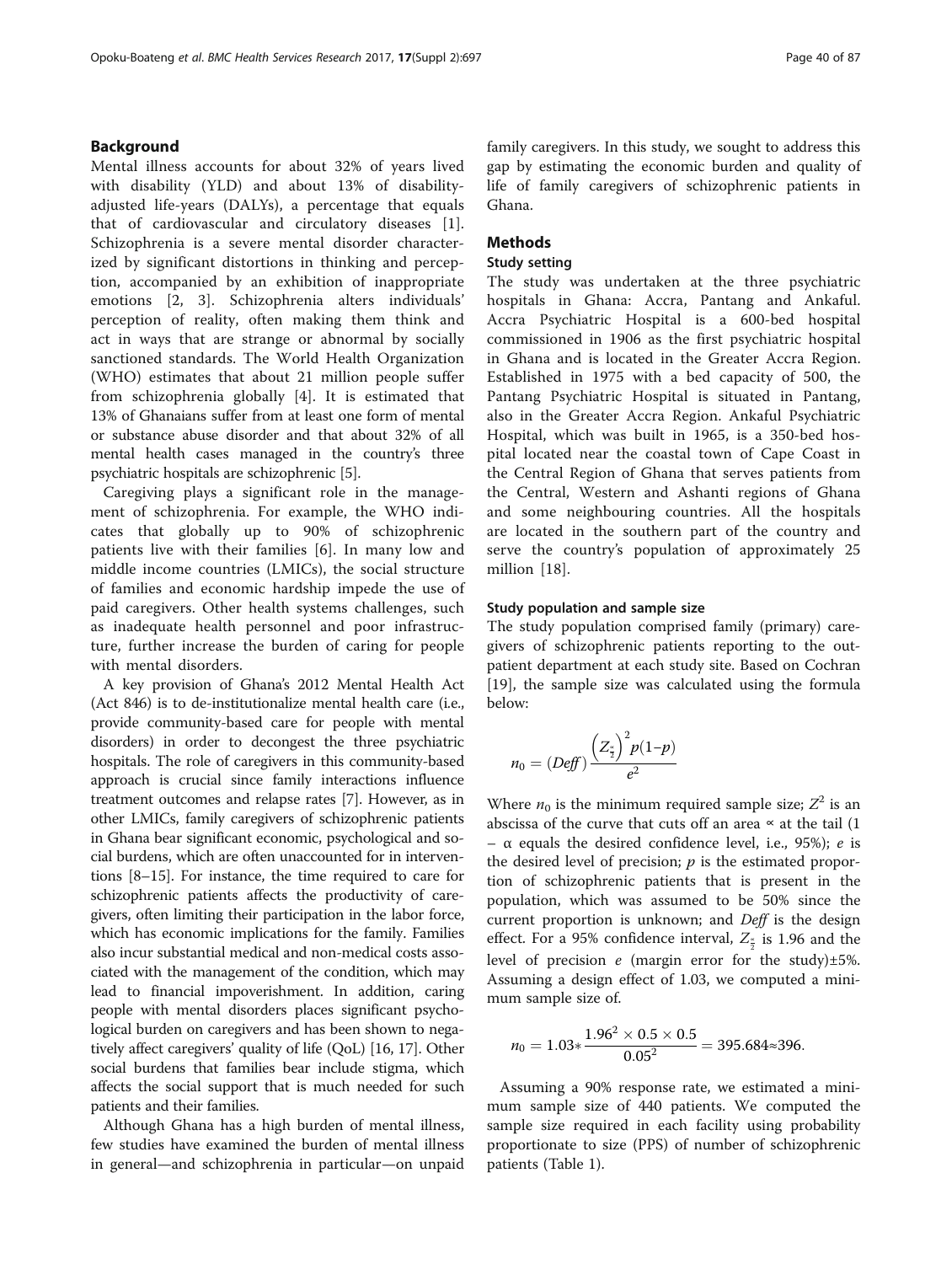| Hospital | Number of patients | Sample size | Percentage |
|----------|--------------------|-------------|------------|
| Accra    | 11,256             | 228         | 51.8       |
| Pantang  | 6780               | 138         | 31.4       |
| Ankaful  | 3660               | 74          | 16.8       |
| Total    | 21,696             | 440         | 100.0      |

<span id="page-2-0"></span>Table 1 Sample size for study sites

In each hospital, folders of patients diagnosed with schizophrenia at least six months preceding the study were sorted and reviewed using criteria outlined in the  $10^{th}$  revision of the International Statistical Classification of Diseases and Related Health Problems (ICD-10), and primary caregivers who attended the hospital with the patients identified and interviewed. Accompanying relatives who were not the primary caregivers were excluded. Given that many patients presenting for outpatient services were unaccompanied, accompanying primary caregivers were recruited until the required sample size for the particular facility was met.

# Data collection and tools

Data were collected using a structured, intervieweradministered questionnaire with closed- and open-ended questions. The questionnaire elicited information on caregivers' sociodemographic characteristics, direct health care costs (medical and non-medical costs) and indirect costs (i.e. productivity losses) to caregivers.

# Variables

We used a cost of illness analysis approach. Costs were analysed from the caregiver perspective and included costs incurred during the month preceding the data collection. All costs were computed in United States Dollars (US\$) (3.9 Ghanaian Cedi (GHS) ≈ 1 US\$). Costs were not adjusted for inflation. Costs were categorized into direct, indirect and intangible costs. Direct costs were further grouped into medical and non-medical costs. Medical costs included the costs of drugs, consultations, laboratory investigations and diagnostics and other therapies. Non-medical costs included the cost of travel to and from hospital, food costs incurred by the caregiver during the treatment period, accommodation costs if the caregiver travelled with the patient away from home, and miscellaneous costs such as telephone costs related to medical care. The sum of medical and non-medical costs constituted the direct costs.

Indirect costs were estimated using the national daily minimum wage of US\$ 2.0 per day (May 2016) for caregivers in the formal sector and a local daily agricultural wage rate of US\$ 4.50 was used for caregivers working in the informal sector. Unemployed caregivers were considered part of the informal sector. Travel time was calculated by adding the total number of hours spent travelling to and from the hospital. Waiting time constituted the total time spent waiting for and receiving treatment (i.e., from the time the caregiver and patient arrived at the hospital to the time they left the hospital). The time used for other caregiving activities, such as household activities and leisure, was also calculated and included in the indirect costs. Total indirect cost was calculated as the product of the sum of total time spent on personal care for patient, transport and waiting for health care, other household activities for the patient (in hours) and the respective (hourly) wage rate. Total economic cost constituted the sum of direct and indirect costs.

Intangible costs (sometimes referred to as caregiver burden) were assessed using the 12-item Zarit Burden Interview (ZBI) tool developed by Bedard et al. [\[20](#page-11-0)], which comprises items assessing stress, pain, anxiety and depression. The intangible cost was analysed by summing the scores for all 12 items for each respondent. The overall score ranges between 0 and 48. Scores were then categorized as low burden (0–16) or high burden  $(17-48).$ 

Quality of life was assessed using the abridged WHO Quality of Life (WHOQOL-BREF) tool. The WHOQOL-BREF comprises 26 items: two items assessing the overall quality of life and general health; and 24 assessing satisfaction in four main domains – seven items on physical health, six items on psychological health, three items on social relationships, and eight items on environmental health. Each item was rated on a scale of 1 to 5 with 1 being the lowest and 5 being the highest QoL. The mean score of items within each domain was used to calculate the domain mean. The mean score for each domain was then multiplied by 4 (four) to make it comparable with the full WHOQOL tool (WHOQOL-100) [[21\]](#page-11-0). The scores were scaled in a positive direction so that a higher score indicated a higher QoL.

Other variables used in the analysis included Age (in years) as at last birthday; Sex measured as a dummy, 1 for male and 0 for female; Marital status: Married (1), single (0); Proximity of residence from health facility visited; 1 for far (living more than 30 min from facility, by typical mode of transport used) and 0 for close; Caregiver's highest level of education: no education (0), primary/junior high school (i.e. basic education or equivalent) (1), secondary (2) and tertiary (3); Caregiver's employment status: unemployed (0), self-employed (1), private sector (2), public sector (3), student/apprentice (4); Caregivers were asked whether other members of the family spent time taking care of the patient (other family support): yes (1), no (0); and Caregiver's mental health status (i.e. depression, anxiety, stress). Mental health status was assessed using the Depression Anxiety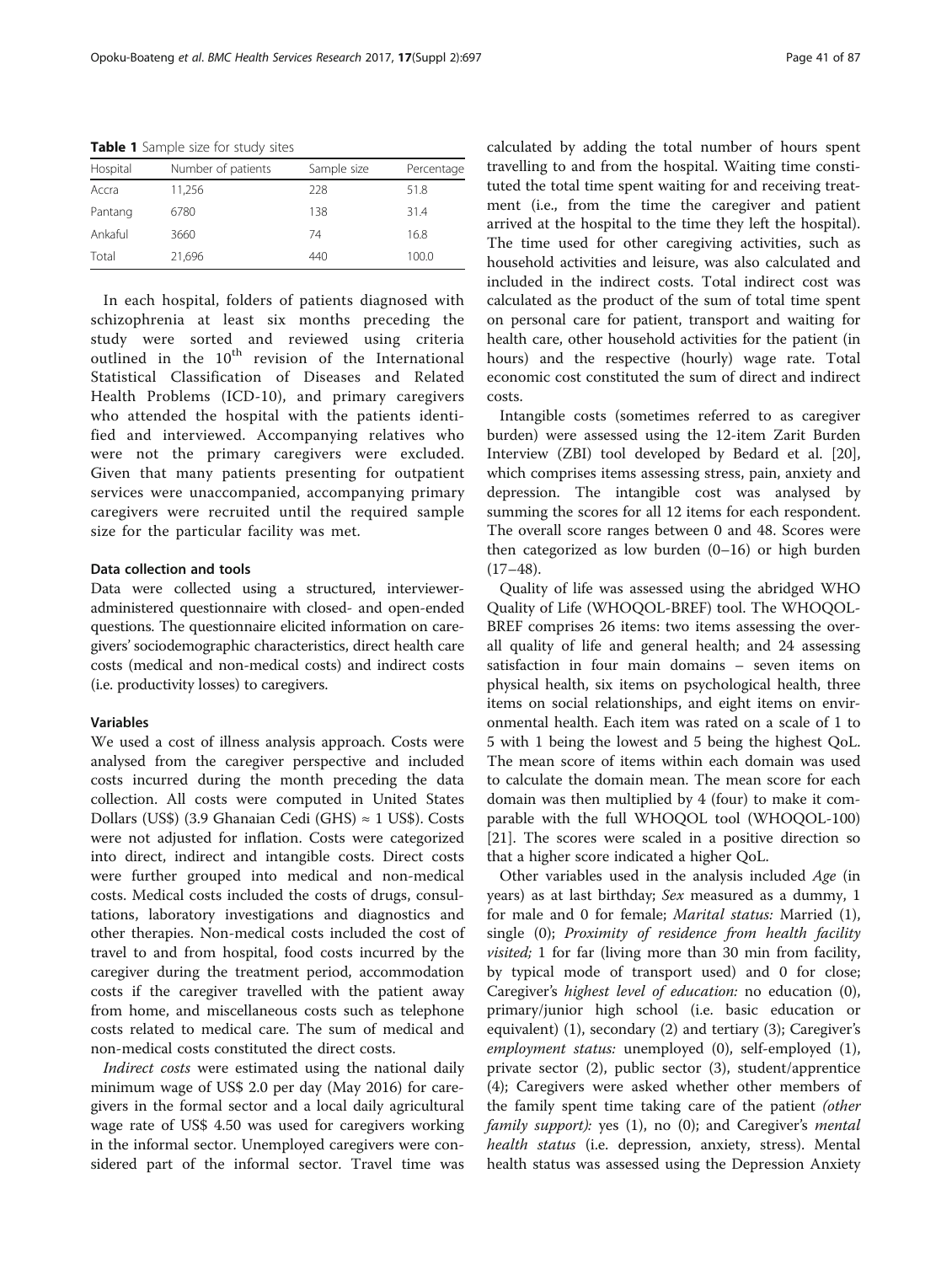Stress Scale (DASS-21), which comprises of three subscales: Depression (DASS-D), Anxiety (DASS-A), and Stress (DASS-S). Responses on each item ranged from 0 (did not apply to me at all) to 3 (applied to me very much).

Reliability of the QoL and Zarit burden scale was assessed using Cronbach's alpha. With the exception of the depression sub-scale of the DASS-21 and the social sub-scale of the WHOQOL, the Cronbach alpha values fell within the acceptable range of alpha values (0.70 to 0.95) [[22](#page-11-0)–[24](#page-11-0)] (Table 2).

## Data analysis

Descriptive statistics (mean, standard deviation) of study variables are presented in Table 3. Two sets of multivariate linear regression models were fitted to assess factors associated with economic costs and QoL. The first set of models had direct and indirect costs as dependent variables, and demographic and socioeconomic factors (e.g., age, sex, marital status, proximity of residence to facility, highest education level and employment status) as explanatory variables. The second set of models had the four domains of QoL as dependent variables. Explanatory variables comprised direct costs, indirect costs, Zarit burden scores, time and duration of care provided, mental health indices (anxiety, depression, stress). The models also controlled for caregivers' sociodemographic characteristics. A final model was fitted to investigate the covariates of caregiver burden (measured by the ZBI score).

# Results

#### Background characteristics of caregivers

Caregivers' sociodemographic characteristics are summarized in Table 3. Caregivers' mean age was 47 years (45% were aged 30–49 years and 37% aged 50–69 years). Fifty-seven percent of caregivers were female and 66%

Table 2 Internal consistency of the mental health status, quality of life, and Zarit burden indices

| Domain               | Number of items | Cronbach's alpha |
|----------------------|-----------------|------------------|
| Mental health status |                 |                  |
| Depression           | 7               | 0.67             |
| Anxiety              | 7               | 0.80             |
| Stress               | 7               | 0.83             |
| Quality of life      |                 |                  |
| Physical             | 7               | 0.82             |
| Psychological        | 6               | 0.77             |
| Social               | 3               | 0.56             |
| Fnvironmental        | 8               | 0.81             |
| Zarit burden index   | 12              | 0.83             |
|                      |                 |                  |

| <b>Table 3</b> Socio-demographic characteristics of caregivers<br>$(N = 444)$ |        |         |
|-------------------------------------------------------------------------------|--------|---------|
| Characteristic                                                                | Number | $(\% )$ |
| Sov.                                                                          |        |         |

| Sex                             |                |      |
|---------------------------------|----------------|------|
| Male                            | 193            | 43.5 |
| Female                          | 251            | 56.5 |
| Age                             |                |      |
| < 20                            | 3              | 0.7  |
| $20 - 29$                       | 51             | 11.5 |
| $30 - 39$                       | 95             | 21.4 |
| $40 - 49$                       | 103            | 23.2 |
| $50 - 59$                       | 89             | 20.0 |
| $60 - 69$                       | 76             | 17.1 |
| >69                             | 27             | 6.1  |
| Marital Status                  |                |      |
| Married                         | 294            | 66.2 |
| Single                          | 150            | 33.8 |
| Religion                        |                |      |
| Christian                       | 393            | 88.5 |
| Muslim                          | 45             | 10.1 |
| Traditionalist                  | $\overline{2}$ | 0.5  |
| Other                           | $\overline{4}$ | 0.9  |
| <b>Educational Level</b>        |                |      |
| No education                    | 50             | 11.3 |
| Primary                         | 146            | 32.8 |
| Secondary                       | 149            | 33.6 |
| Tertiary-Graduate/Post Graduate | 99             | 22.3 |
| <b>Employment Status</b>        |                |      |
| Self employed                   | 240            | 54.2 |
| Private sector                  | 70             | 15.8 |
| Public sector                   | 41             | 9.2  |
| Unemployed                      | 78             | 17.6 |
| Student/Apprentice              | 14             | 3.2  |

were married. Twenty-two percent of the caregivers had tertiary education: 11% had university degrees, and 11% had certificate, diploma or post-diploma qualifications. About 34% of the caregivers had secondary education and 11% had no formal education. In terms of employment status, 54% of caregivers were self-employed, 16% were working in the private sector, 9% were employed in the public sector, and 18% were unemployed. About 3% of the caregivers were students or apprentices.

# Economic costs of caregiving

The average caregiving cost per month was US\$273.28, with indirect costs being \$242.95 and direct costs being \$30.36 (Table [4](#page-4-0)). Total cost for the study sample was \$76,839.54, with indirect costs accounting for about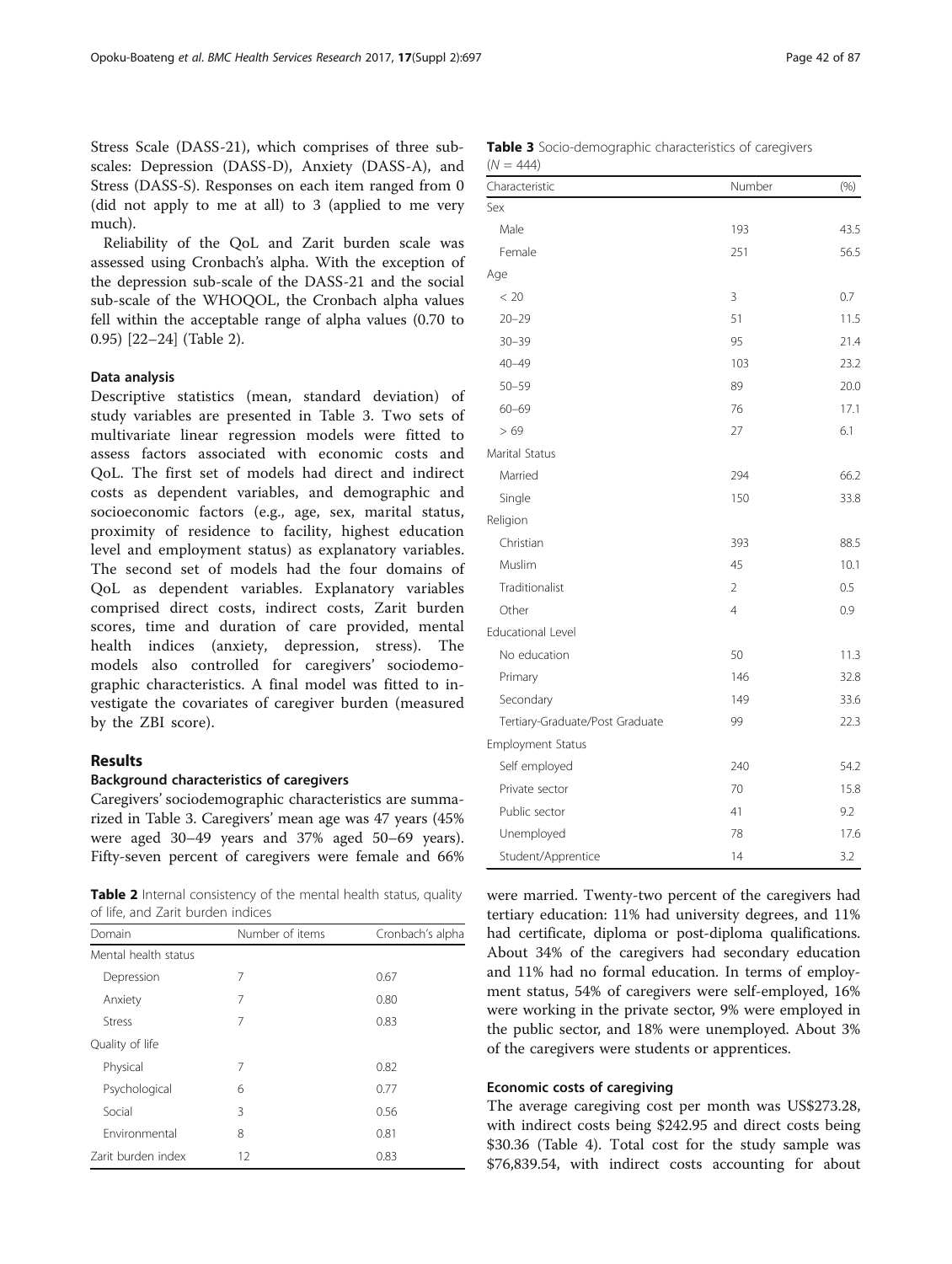| Cost component            | $\mathbb N$ | Total cost <sup>a</sup> (US\$) | Standard deviation | Cost profile <sup>b</sup> (%) | Average cost (US\$) |
|---------------------------|-------------|--------------------------------|--------------------|-------------------------------|---------------------|
| Direct costs              |             |                                |                    |                               |                     |
| Direct medical cost       |             |                                |                    |                               |                     |
| Consultation              | 444         | 1411.02                        | 7.02               | 1.8                           | 3.17                |
| Drugs                     | 444         | 6668.49                        | 22.59              | 8.7                           | 15.01               |
| Lab/Diagnostics           | 442         | 428.20                         | 5.38               | 0.5                           | 0.97                |
| Other                     | 442         | 144.64                         | 4.20               | 0.2                           | 0.33                |
| Sub total                 |             | 8652.36                        |                    | 11.2                          | 19.50               |
| Direct non- medical costs |             |                                |                    |                               |                     |
| Transportation            | 444         | 3675.57                        | 9.62               | 4.8                           | 8.28                |
| Meals                     | 442         | 843.15                         | 5.56               | 1.1                           | 1.90                |
| Lodging                   | 442         | 153.20                         | 5.05               | 0.2                           | 0.35                |
| Miscellaneous             | 442         | 142.69                         | 1.20               | 0.2                           | 0.33                |
| Sub total                 |             | 4814.62                        |                    | 6.3                           | 10.85               |
| Total direct costs        |             | 13,466.97                      |                    | 17.5                          | 30.36               |
| Indirect costs            |             |                                |                    |                               |                     |
| Formal sector             | 131         | 9118.97                        | 40.26              | 11.9                          | 69.61               |
| Informal sector           | 313         | 54,253.59                      | 88.38              | 70.6                          | 173.33              |
| Total indirect costs      | 444         | 63,372.56                      |                    | 82.5                          | 242.95              |
| <b>Grand Total Cost</b>   |             | 76,839.54                      |                    | 100                           | 273.28              |

<span id="page-4-0"></span>Table 4 Economic costs to caregiving for schizophrenia

<sup>a</sup>US\$ 1.00 equivalent to GHS 3.9 (Bank of Ghana average monthly interbank exchange rate, June 2016)

<sup>b</sup>Percentages computed by dividing the total cost for the item by the grand total cost and multiplying the result by 100

82.5%. The key components of direct costs were drug (about 50%) and transportation (27%) costs.

#### Intangible costs of caregiving

The mean caregiver burden score was 16.95 (SD 8.82) out of a maximum of 48. About 51% of the caregivers reported low burden (i.e., ZBI score of >16). The analysis also revealed that the burden in caregiving was significantly higher for females (61%) than for males (39%) among caregivers reporting high burden.

## Caregivers' quality of life

The mean quality of life scores by domain and background characteristics are summarized in Table [5.](#page-5-0) The average overall QoL was 28.2 (SD 12.0). Average scores in the four domains were 19.6 (physical), 29.1 (psychological), 29.2 (social), and 34.8 (environmental). QoL scores across all domains were, on average, higher among males (29.6) than females (27.1) ( $p < 0.05$ ). Caregivers who were married had higher QoL scores than those who were unmarried. The mean score across all domains increased as the caregiver's educational level increased.

# Predictors of costs and QoL

The multivariate linear multiple regression results for covariates of economic cost are shown in Table [6](#page-6-0).

Tertiary education was significantly associated with indirect costs. Compared to those with no formal education, indirect cost for caregivers with tertiary education were lower by GHS 216 (US\$55.38, − 95% CI:  $-329.41$ ,  $-102.10$ ,  $p$ -value = 0.0007). A unit increase in age, resulted in a GHS 3.3 increase in indirect cost (US\$ 0.75, 95% CI: 0.99, 5.52,  $p < 0.05$ ). Indirect cost for males was GHS 61.1 lower compared to females (US\$11.86, 95% CI: -121.77, -0.41, *p* < 0.05).

With respect to predictors of ZBI score, anxiety, depression and stress were related to Zarit burden score, as presented in Table [7](#page-7-0). The burden of caregivers with severe anxiety was approximately 4% (95% CI: 1.02, 6.59;  $p = 0.0022$ ) higher than those with no anxiety disorders, controlling for other covariates.

Table [8](#page-8-0) shows that for a unit increase in the Zarit burden score, QoL in relation to the physical domain decreased by 0.25 (95% CI: -0.38, -0.13,  $p = 0.0001$ ). Similar results were obtained for the psychological QoL domains. The coefficients for the Zarit burden score, taken for all the four QoL domains together, were statistically significant ( $F = 5.30$ ,  $p = 0.0004$ ). There was no statistically significant relationship between the direct and indirect cost and the four QoL domains. The QoL in relation to the physical and psychological domains was higher among caregivers who reported family support. The QoL with reference to the psychological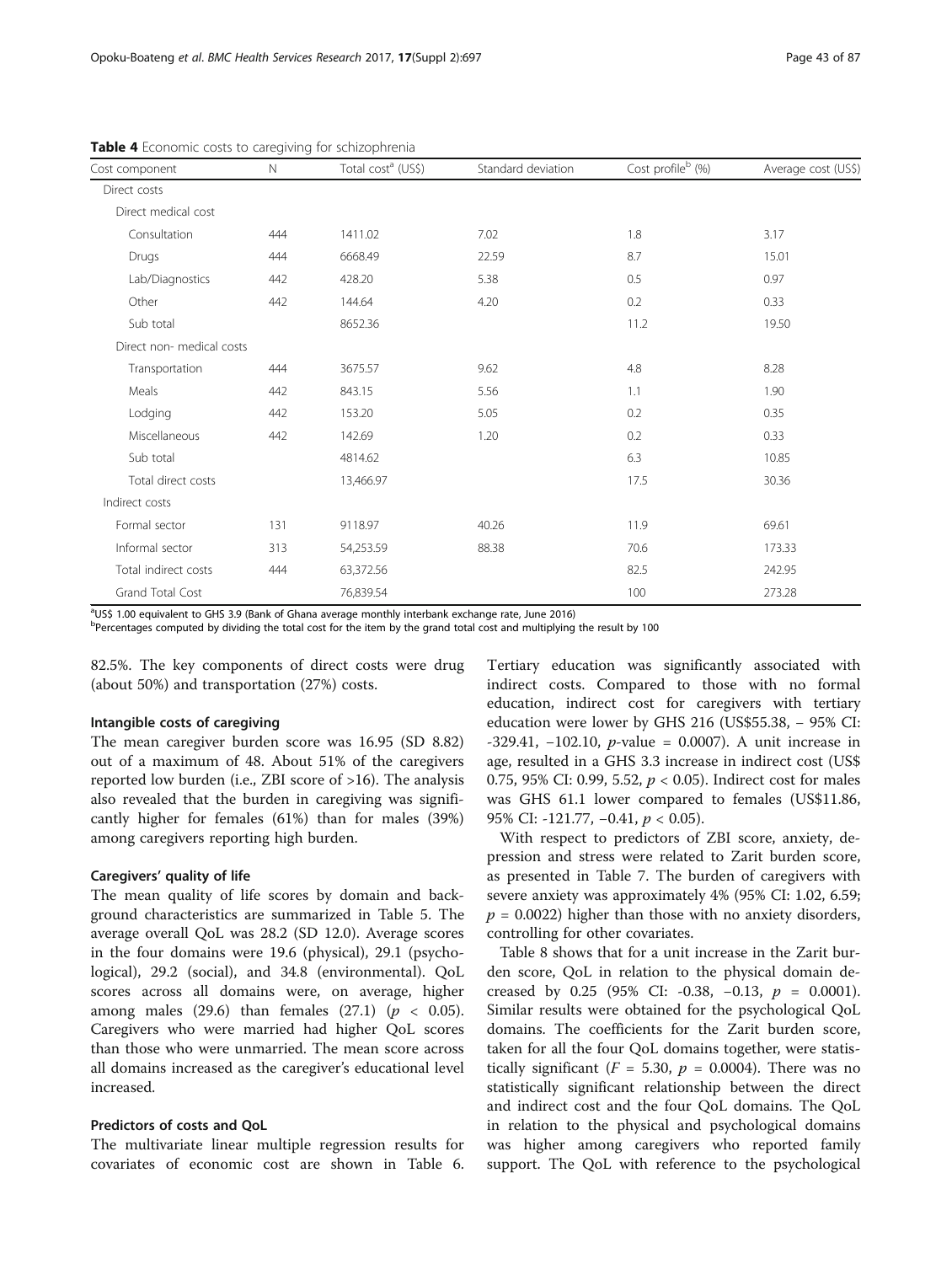<span id="page-5-0"></span>

| p-value<br>0.436<br>0.270<br>0.247<br>0.434<br>0.001<br>&0.05<br>Mean (SD)<br>38.1(25.1)<br>33.6(23.3)<br>37.2(25.9)<br>33.6(24.3)<br>36.4(26.1)<br>33.6(23.8)<br>37.2(24.9)<br>35.1(24.9)<br>32.5(24.4)<br>32.7(23.8)<br>35.2(25.3)<br>38.0(26.1)<br>31.1(24.3)<br>33.6(24.7)<br>27.7(21.3)<br>30.6(24.7)<br>35.4(23.7)<br>38.9(28.3)<br>31.5(21.7)<br>p-value<br>0.486<br>0.911<br>0.071<br>0.001<br>&0.05<br>0.05<br>Mean (SD)<br>29.6(24.6)<br>27.7(24.4)<br>35.2(27.0)<br>30.2(24.6)<br>23.4(21.2)<br>31.6(24.6)<br>31.0(26.3)<br>27.7(22.9)<br>29.1(23.6)<br>29.4(26.1)<br>23.2(19.4)<br>31.9(26.5)<br>29.0(24.6)<br>26.6(22.5)<br>27.6(24.7)<br>25.8(23.4)<br>23.5(22.1)<br>30.3(24.7)<br>32.0(25.2)<br>p-value<br>0.330<br>0.140<br>0.872<br>0.257<br>0.0001<br>10:0 > 0<br>Mean (SD)<br>31.6(24.1)<br>25.9(21.1)<br>28.8(23.4)<br>32.2(26.4)<br>28.3(23.1)<br>30.6(24.9)<br>30.8(25.0)<br>27.9(22.7)<br>30.0(24.1)<br>28.1(23.1)<br>31.6(26.6)<br>26.2(20.2)<br>28.3(22.5)<br>36.1(29.1)<br>31.6(25.6)<br>27.3(22.2)<br>32.2(25.7)<br>26.2(22.2)<br>22.3(17.5)<br>p-value<br>0.270<br>0.703<br>0.303<br>100.001<br>0.05<br>0.01<br>18.8 (14.4)<br>19.3 (16.1)<br>Mean (SD)<br>20.0 (16.1)<br>20.1 (17.5)<br>20.4 (17.6)<br>19.3 (15.5)<br>19.7 (15.9)<br>19.1(15.4)<br>19.0(16.4)<br>19.1(16.4)<br>20.0(16.2)<br>21.4(19.0)<br>19.6(15.7)<br>17.4(12.5)<br>19.6(16.3)<br>20.0(15.7)<br>23.9(20.3)<br>19.5(17.9)<br>19.1(14.8)<br>Self-employed<br>Private sector<br>Unemployed<br>Public sector<br>Marital status <sup>b</sup><br>Employment <sup>a</sup><br>Secondary<br>Christian<br>Education <sup>a</sup><br>Married<br>Primary<br>Tertiary<br>Female<br>Muslim<br>Religion <sup>c</sup><br>Single<br>$50 - 59$<br>None<br>$30 - 39$<br>40-49<br>Male<br>$< 30$<br>$\frac{4}{3}$<br>Sex <sup>b</sup><br>Age <sup>a</sup> | Physical | Psychological | Social | Environmental | Total      |         |
|---------------------------------------------------------------------------------------------------------------------------------------------------------------------------------------------------------------------------------------------------------------------------------------------------------------------------------------------------------------------------------------------------------------------------------------------------------------------------------------------------------------------------------------------------------------------------------------------------------------------------------------------------------------------------------------------------------------------------------------------------------------------------------------------------------------------------------------------------------------------------------------------------------------------------------------------------------------------------------------------------------------------------------------------------------------------------------------------------------------------------------------------------------------------------------------------------------------------------------------------------------------------------------------------------------------------------------------------------------------------------------------------------------------------------------------------------------------------------------------------------------------------------------------------------------------------------------------------------------------------------------------------------------------------------------------------------------------------------------------------------------------------------------------------------------------------------------------|----------|---------------|--------|---------------|------------|---------|
|                                                                                                                                                                                                                                                                                                                                                                                                                                                                                                                                                                                                                                                                                                                                                                                                                                                                                                                                                                                                                                                                                                                                                                                                                                                                                                                                                                                                                                                                                                                                                                                                                                                                                                                                                                                                                                       |          |               |        |               | Mean (SD)  | p-value |
|                                                                                                                                                                                                                                                                                                                                                                                                                                                                                                                                                                                                                                                                                                                                                                                                                                                                                                                                                                                                                                                                                                                                                                                                                                                                                                                                                                                                                                                                                                                                                                                                                                                                                                                                                                                                                                       |          |               |        |               |            | 0.511   |
|                                                                                                                                                                                                                                                                                                                                                                                                                                                                                                                                                                                                                                                                                                                                                                                                                                                                                                                                                                                                                                                                                                                                                                                                                                                                                                                                                                                                                                                                                                                                                                                                                                                                                                                                                                                                                                       |          |               |        |               | 30.1(13.3) |         |
|                                                                                                                                                                                                                                                                                                                                                                                                                                                                                                                                                                                                                                                                                                                                                                                                                                                                                                                                                                                                                                                                                                                                                                                                                                                                                                                                                                                                                                                                                                                                                                                                                                                                                                                                                                                                                                       |          |               |        |               | 28.5(11.7) |         |
|                                                                                                                                                                                                                                                                                                                                                                                                                                                                                                                                                                                                                                                                                                                                                                                                                                                                                                                                                                                                                                                                                                                                                                                                                                                                                                                                                                                                                                                                                                                                                                                                                                                                                                                                                                                                                                       |          |               |        |               | 27.8(11.3) |         |
|                                                                                                                                                                                                                                                                                                                                                                                                                                                                                                                                                                                                                                                                                                                                                                                                                                                                                                                                                                                                                                                                                                                                                                                                                                                                                                                                                                                                                                                                                                                                                                                                                                                                                                                                                                                                                                       |          |               |        |               | 26.6(12.1) |         |
|                                                                                                                                                                                                                                                                                                                                                                                                                                                                                                                                                                                                                                                                                                                                                                                                                                                                                                                                                                                                                                                                                                                                                                                                                                                                                                                                                                                                                                                                                                                                                                                                                                                                                                                                                                                                                                       |          |               |        |               | 28.8(12.2) |         |
|                                                                                                                                                                                                                                                                                                                                                                                                                                                                                                                                                                                                                                                                                                                                                                                                                                                                                                                                                                                                                                                                                                                                                                                                                                                                                                                                                                                                                                                                                                                                                                                                                                                                                                                                                                                                                                       |          |               |        |               |            | 0.05    |
|                                                                                                                                                                                                                                                                                                                                                                                                                                                                                                                                                                                                                                                                                                                                                                                                                                                                                                                                                                                                                                                                                                                                                                                                                                                                                                                                                                                                                                                                                                                                                                                                                                                                                                                                                                                                                                       |          |               |        |               | 29.6(12.6) |         |
|                                                                                                                                                                                                                                                                                                                                                                                                                                                                                                                                                                                                                                                                                                                                                                                                                                                                                                                                                                                                                                                                                                                                                                                                                                                                                                                                                                                                                                                                                                                                                                                                                                                                                                                                                                                                                                       |          |               |        |               | 27.1(11.5) |         |
|                                                                                                                                                                                                                                                                                                                                                                                                                                                                                                                                                                                                                                                                                                                                                                                                                                                                                                                                                                                                                                                                                                                                                                                                                                                                                                                                                                                                                                                                                                                                                                                                                                                                                                                                                                                                                                       |          |               |        |               |            |         |
|                                                                                                                                                                                                                                                                                                                                                                                                                                                                                                                                                                                                                                                                                                                                                                                                                                                                                                                                                                                                                                                                                                                                                                                                                                                                                                                                                                                                                                                                                                                                                                                                                                                                                                                                                                                                                                       |          |               |        |               | 28.1(11.7) |         |
|                                                                                                                                                                                                                                                                                                                                                                                                                                                                                                                                                                                                                                                                                                                                                                                                                                                                                                                                                                                                                                                                                                                                                                                                                                                                                                                                                                                                                                                                                                                                                                                                                                                                                                                                                                                                                                       |          |               |        |               | 28.4(12.5) | 0.863   |
|                                                                                                                                                                                                                                                                                                                                                                                                                                                                                                                                                                                                                                                                                                                                                                                                                                                                                                                                                                                                                                                                                                                                                                                                                                                                                                                                                                                                                                                                                                                                                                                                                                                                                                                                                                                                                                       |          |               |        |               |            | 0.972   |
|                                                                                                                                                                                                                                                                                                                                                                                                                                                                                                                                                                                                                                                                                                                                                                                                                                                                                                                                                                                                                                                                                                                                                                                                                                                                                                                                                                                                                                                                                                                                                                                                                                                                                                                                                                                                                                       |          |               |        |               | 28.2(11.9) |         |
|                                                                                                                                                                                                                                                                                                                                                                                                                                                                                                                                                                                                                                                                                                                                                                                                                                                                                                                                                                                                                                                                                                                                                                                                                                                                                                                                                                                                                                                                                                                                                                                                                                                                                                                                                                                                                                       |          |               |        |               | 28.513.0)  |         |
|                                                                                                                                                                                                                                                                                                                                                                                                                                                                                                                                                                                                                                                                                                                                                                                                                                                                                                                                                                                                                                                                                                                                                                                                                                                                                                                                                                                                                                                                                                                                                                                                                                                                                                                                                                                                                                       |          |               |        |               |            | 0.001   |
|                                                                                                                                                                                                                                                                                                                                                                                                                                                                                                                                                                                                                                                                                                                                                                                                                                                                                                                                                                                                                                                                                                                                                                                                                                                                                                                                                                                                                                                                                                                                                                                                                                                                                                                                                                                                                                       |          |               |        |               | 23.1(8.4)  |         |
|                                                                                                                                                                                                                                                                                                                                                                                                                                                                                                                                                                                                                                                                                                                                                                                                                                                                                                                                                                                                                                                                                                                                                                                                                                                                                                                                                                                                                                                                                                                                                                                                                                                                                                                                                                                                                                       |          |               |        |               | 24.9(11.5) |         |
|                                                                                                                                                                                                                                                                                                                                                                                                                                                                                                                                                                                                                                                                                                                                                                                                                                                                                                                                                                                                                                                                                                                                                                                                                                                                                                                                                                                                                                                                                                                                                                                                                                                                                                                                                                                                                                       |          |               |        |               | 28.5(12.0) |         |
|                                                                                                                                                                                                                                                                                                                                                                                                                                                                                                                                                                                                                                                                                                                                                                                                                                                                                                                                                                                                                                                                                                                                                                                                                                                                                                                                                                                                                                                                                                                                                                                                                                                                                                                                                                                                                                       |          |               |        |               | 31.5(12.7) |         |
|                                                                                                                                                                                                                                                                                                                                                                                                                                                                                                                                                                                                                                                                                                                                                                                                                                                                                                                                                                                                                                                                                                                                                                                                                                                                                                                                                                                                                                                                                                                                                                                                                                                                                                                                                                                                                                       |          |               |        |               |            | 0.558   |
|                                                                                                                                                                                                                                                                                                                                                                                                                                                                                                                                                                                                                                                                                                                                                                                                                                                                                                                                                                                                                                                                                                                                                                                                                                                                                                                                                                                                                                                                                                                                                                                                                                                                                                                                                                                                                                       |          |               |        |               | 29.4(13.8) |         |
|                                                                                                                                                                                                                                                                                                                                                                                                                                                                                                                                                                                                                                                                                                                                                                                                                                                                                                                                                                                                                                                                                                                                                                                                                                                                                                                                                                                                                                                                                                                                                                                                                                                                                                                                                                                                                                       |          |               |        |               | 27.8(11.3) |         |
|                                                                                                                                                                                                                                                                                                                                                                                                                                                                                                                                                                                                                                                                                                                                                                                                                                                                                                                                                                                                                                                                                                                                                                                                                                                                                                                                                                                                                                                                                                                                                                                                                                                                                                                                                                                                                                       |          |               |        |               | 28.8(11.8) |         |
|                                                                                                                                                                                                                                                                                                                                                                                                                                                                                                                                                                                                                                                                                                                                                                                                                                                                                                                                                                                                                                                                                                                                                                                                                                                                                                                                                                                                                                                                                                                                                                                                                                                                                                                                                                                                                                       |          |               |        |               | 26.6(12.3) |         |
| 34.8(24.8)<br>29.2(24.5)<br>29.1(23.7)<br>19.6 (16.0)<br>Total                                                                                                                                                                                                                                                                                                                                                                                                                                                                                                                                                                                                                                                                                                                                                                                                                                                                                                                                                                                                                                                                                                                                                                                                                                                                                                                                                                                                                                                                                                                                                                                                                                                                                                                                                                        |          |               |        |               | 28.2(12.0) |         |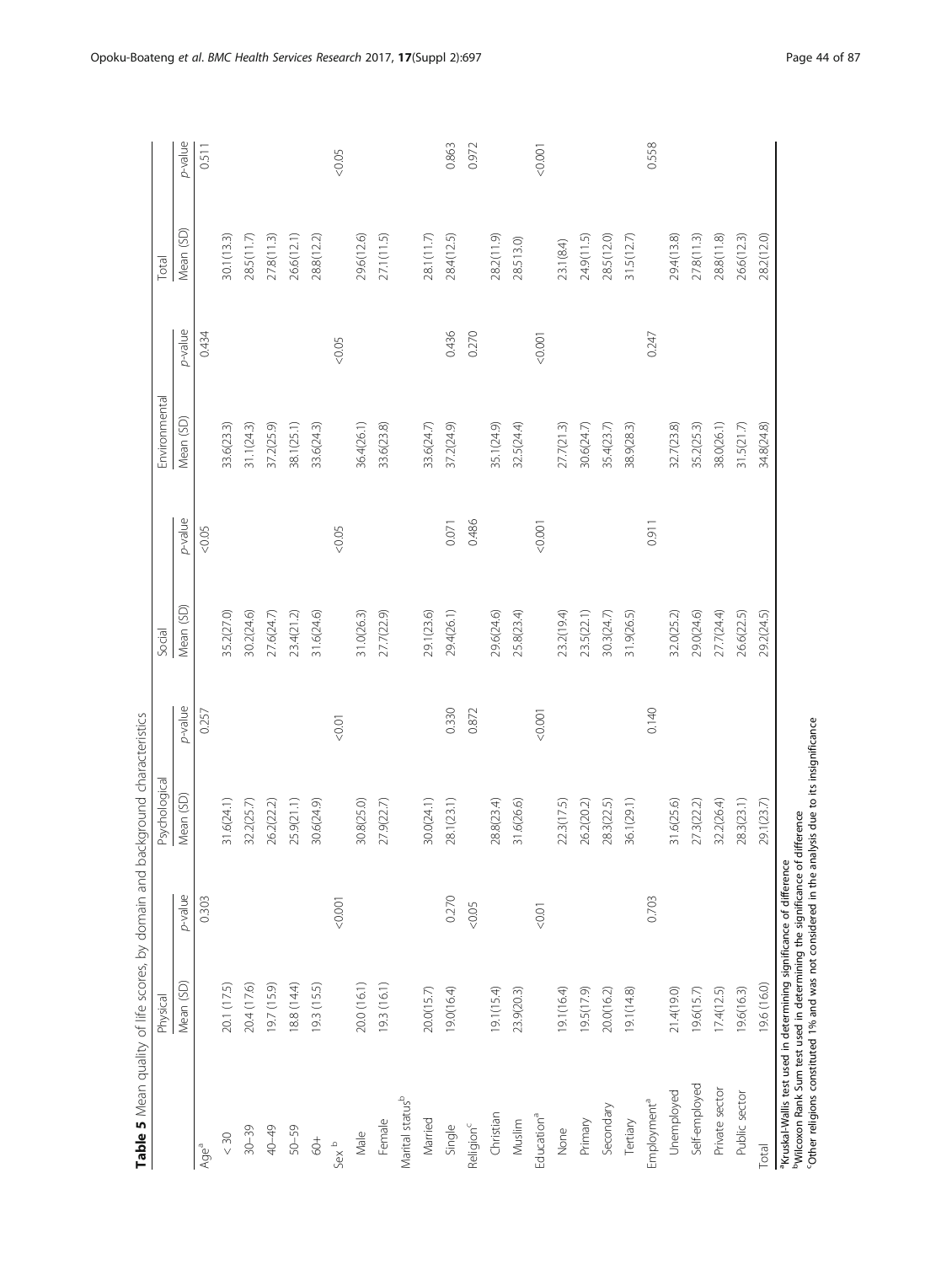|                            | Cost                  |                            |                  |             |
|----------------------------|-----------------------|----------------------------|------------------|-------------|
|                            | Direct                | Indirect                   | Joint effect     |             |
| Covariates                 | $\beta$ (95% CI)      | $\beta$ (95% CI)           | F-test statistic | $p$ -value  |
|                            |                       | $**$                       |                  |             |
|                            | 0.71                  | 3.25                       |                  |             |
| Age in years               | $(-0.17, 1.59)$       | (0.99, 5.52)               | 10.18            | $0.0001***$ |
| Sex                        |                       | $\ast$                     |                  |             |
| Female                     | Ref                   | Ref                        |                  |             |
| Male                       | 12.06                 | $-61.09$                   | 3.65             | $0.0269*$   |
|                            | $(-11.58, 35.70)$     | $(-121.77,-0.41)$          |                  |             |
| Marital status             |                       |                            |                  |             |
| Single                     | Ref                   | Ref                        |                  |             |
| Married                    | 19.30                 | 53.42                      | 3.93             | $0.0203*$   |
|                            | $(-5.58,44.17)$       | $(-10.43, 117.28)$         |                  |             |
| Proximity                  | $\ast$                |                            |                  |             |
| Close                      | Ref                   | Ref                        |                  |             |
| Far                        | 32.33                 | 0.84                       | 2.91             | 0.0554      |
|                            | (5.52, 59.15)         | $(-68.00,69.67)$           |                  |             |
| Education                  |                       | $***$                      |                  |             |
| None                       | Ref                   | Ref                        |                  |             |
| Primary/junior high school | 12.27(-26.56,51.11)   | $-64.17(-163.87,35.52)$    | 18.61            | $0.0001***$ |
| Secondary                  | 16.19(-22.77,55.16)   | $-79.76(-179.78,20.27)$    |                  |             |
| Tertiary                   | 39.84(-4.43,84.11)    | $-215.75(-329.41,-102.10)$ |                  |             |
| Employment status          |                       | ***                        |                  |             |
| None                       | Ref                   | Ref                        |                  |             |
| Private                    | 1.07(-40.83,42.96)    | $-327.68(-435.22,-220.14)$ |                  |             |
| Public                     | $5.58(-41.69, 52.86)$ | $-302.55(-423.91,-181.19)$ | 2.36             | 0.0953      |
| Self-employed              | 7.35(-25.48,40.17)    | $-45.51(-129.79,38.76)$    |                  |             |
| Student/apprentice         | 66.56(-6.26,139.38)   | $-19.64(-206.58, 167.30)$  |                  |             |
| $R^2\,$                    | 50.8%                 | 64.2%                      |                  |             |

<span id="page-6-0"></span>Table 6 Multivariate linear multiple regression results for covariates of economic cost

 $β$  is the estimated effect of covariate;  $R^2$  is the adjusted coefficient off determination; CI is confidence interval; ref. is the reference category

 $**p* < 0.05$ ,  $** *p* < 0.01$ ,  $*** *p* < 0.001$ 

domain was about 3% (95% CI: 0.68, 5.12;  $p = 0.0060$ ) higher for participants who reported family support compared to those that did not. Depression was associated with all the four domains of OoL  $(F = 19.20,$ p = 0.0001). The QoL was 17% (95% CI: -22.92, −11.87;  $p$ -value = 0.0001) lower for participants with severe forms of depression compared to those with no depression. The results further showed that more highly educated caregivers reported higher QoL (7–15% more) than those who were uneducated, and male caregivers reported higher QoL (2–6% more) than female caregivers.

The results from the multiple linear regression analysis in Table [9](#page-10-0) indicated that a unit increase in Zarit burden score reduced caregivers' QoL by 0.17 (95% CI: -0.28, -0.06;  $p = 0.0030$ ), controlling for other covariates in the model. Overall QoL was 17% lower for caregivers with depression compared to those with no depression.

### **Discussion**

The aim of this study was to estimate the economic costs and QoL of family caregivers of schizophrenic patients attending three psychiatric hospitals in Ghana and to assess the factors associated with these two outcomes. The average costs incurred by caregivers amounted to approximately US\$273 per month, with about 82% of these costs being indirect costs (in terms of lost productivity). The mean caregiver burden (measured by the ZBI) was 16.95 on a scale of 0–48, with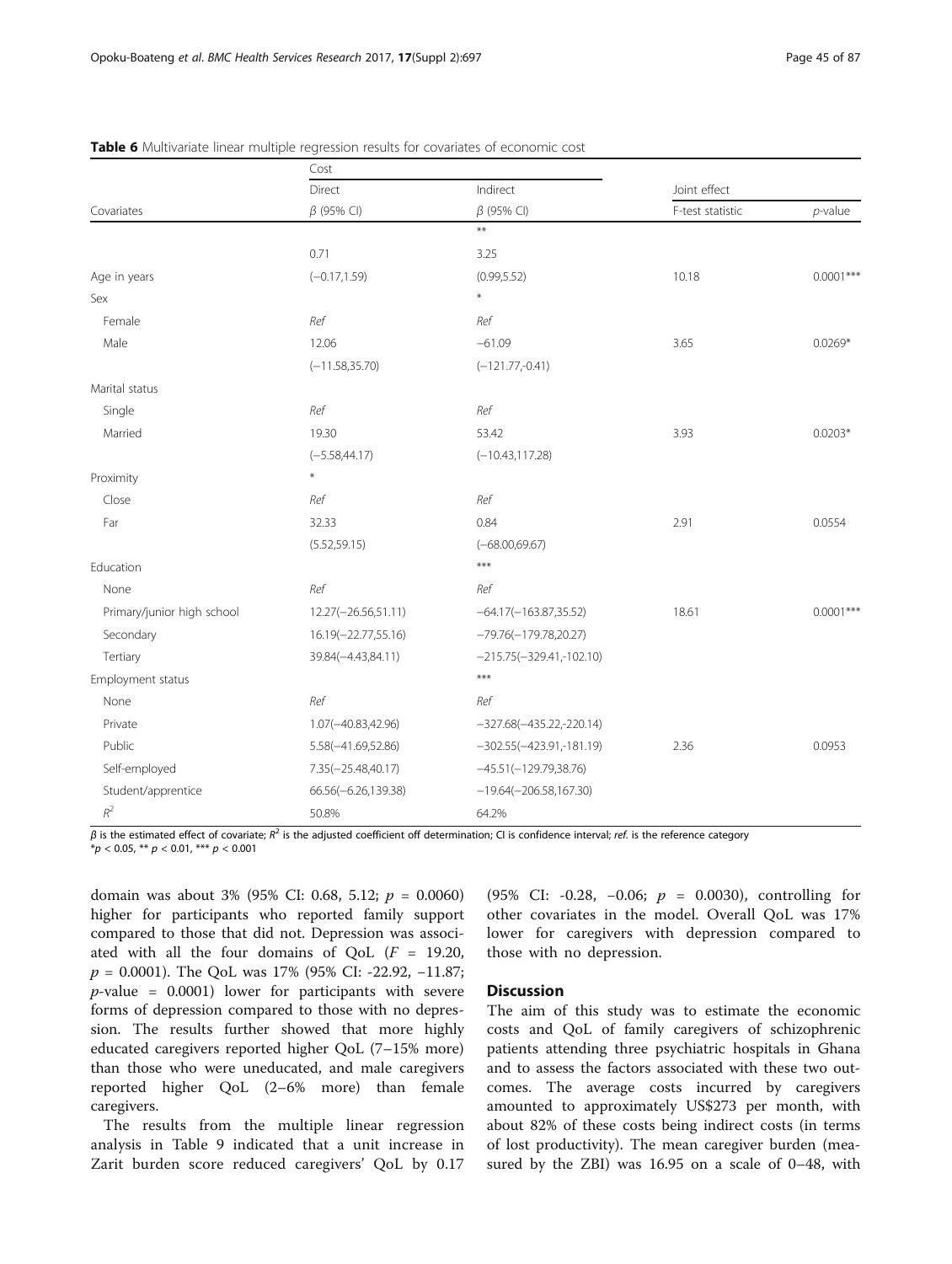<span id="page-7-0"></span>Table 7 Multiple linear regression results of total caregiver burden (ZBI)

| Covariates                     | β       | 95% CI           |
|--------------------------------|---------|------------------|
| Age in years                   | $-0.01$ | $(-0.07, 0.05)$  |
| Sex                            |         |                  |
| Female                         | Ref     |                  |
| Male                           | $-0.42$ | $(-1.89, 1.05)$  |
| Marital status:                |         |                  |
| Single                         | Ref     |                  |
| Married                        | $-0.09$ | $(-1.64, 1.46)$  |
| Proximity                      |         |                  |
| Close                          | Ref     |                  |
| Far                            | 0.90    | $(-0.78, 2.58)$  |
| Education                      |         |                  |
| None                           | Ref     |                  |
| Primary/junior high school     | 0.10    | $(-2.34, 2.55)$  |
| Secondary                      | $-4.43$ | $(-2.92, 2.06)$  |
| Tertiary                       | $-1.01$ | $(-3.86, 1.84)$  |
| Employment status**            |         |                  |
| None                           | Ref     |                  |
| Private                        | 3.47    | (0.74, 6.19)     |
| Public                         | 6.09    | (3.10, 9.07)     |
| Self-employed                  | 1.79    | $(-0.30, 3.88)$  |
| Student/apprentice             | 0.17    | $(-4.37, 4.71)$  |
| Direct cost                    | 0.01    | $(-0.001, 0.01)$ |
| Indirect cost                  | 0.002   | $(-0.002, 0.01)$ |
| Duration of care given         | 0.002   | $(-0.01, 0.01)$  |
| Daily care given time in hours | $-0.10$ | $(-0.32, 0.13)$  |
| Other family                   |         |                  |
| No                             | Ref     |                  |
| Yes                            | 0.42    | $(-1.03, 1.87)$  |
| Anxiety**                      |         |                  |
| Normal                         | Ref     |                  |
| Moderate                       | 2.82    | (1.05, 4.59)     |
| Severe                         | 3.80    | (1.02, 6.59)     |
| Depression***                  |         |                  |
| Normal                         | Ref     |                  |
| Moderate                       | 3.24    | (1.54, 4.94)     |
| Severe                         | 8.25    | (4.71, 11.80)    |
| Stress***                      |         |                  |
| Normal                         | Ref     |                  |
| Moderate                       | 5.08    | (2.91, 7.24)     |
| Severe                         | 7.70    | (4.70, 10.70)    |
| $R^2$                          | 51.9    |                  |

 $β$  is the estimated effect of covariate;  $R^2$  is the adjusted coefficient off determination; CI is confidence interval; ref. is the reference category  $*p < 0.05$ ,  $**p < 0.01$ ,  $***p < 0.001$ 

49% of caregivers reporting high burden. Overall, caregivers reported low QoL (28.2 out of 100).

The estimated mean monthly direct cost per month (US\$30) represented about 18% of the total cost involved in caregiving. This proportion is lower than that obtained by Addo et al. [[25](#page-11-0)] (21%) in their study on the cost of caregiving for mental illness (not schizophrenia specifically as in the current study) in Ghana. Our finding is also lower than that found by Zhai et al. [\[3](#page-11-0)] (33%) in their study on the cost of caregiving for schizophrenia in China. Although Zhai et al. [\[3](#page-11-0)]'s study was specific to schizophrenia, differences in the study contexts may have accounted for the differences in the proportion accounted for by direct costs, implying that access to treatments and study contexts could influence the proportion of overall costs of caring for vulnerable populations. The relative contribution of direct costs to the total economic costs further implies that caregivers bear significant indirect costs which must be taken into account in efforts to ameliorate the economic burden of mental health on families.

Similar to Knock et al. [[26](#page-11-0)], the current study's results demonstrate that caregivers of people with schizophrenia bear levels of other types of psychological and social burdens that are difficult to quantify. The current study found that caregivers of schizophrenics reported lower QoL compared to previous studies [\[16](#page-11-0), [27](#page-11-0)] conducted in Chile and France. Factors such as caregiver burden and depression were associated with lower QoL, whereas support from other family members and education were associated with higher QoL. Sex was also significantly associated with QoL, with males reporting higher QoL than females. Further, 61% of caregivers who reported higher burden were females and 39% were males. Ohaeri [\[28](#page-11-0)] argues that caregiving roles are primarily undertaken by female family members who bear much of the burden (e.g., psychological effect) of care in Nigeria. Similarly, Papastavrou et al. [\[29\]](#page-11-0) found that females were more burdened than males and experienced chronic stress because of caregiving responsibilities for schizophrenics in Cyprus. Sex differences in the burden of care have also been reported in studies examining elderly care [[30\]](#page-11-0). Such findings reflect broader societal realities and require more in-depth investigation.

There are limitations to the study that are worth noting. First, it was not possible to determine whether the caregiver received any assistance, in cash or in kind from other members of the family or the patient; thus, the cost burden may not be entirely attributed to the main caregiver. Second, it was not possible to conduct more nuanced analysis to assess possible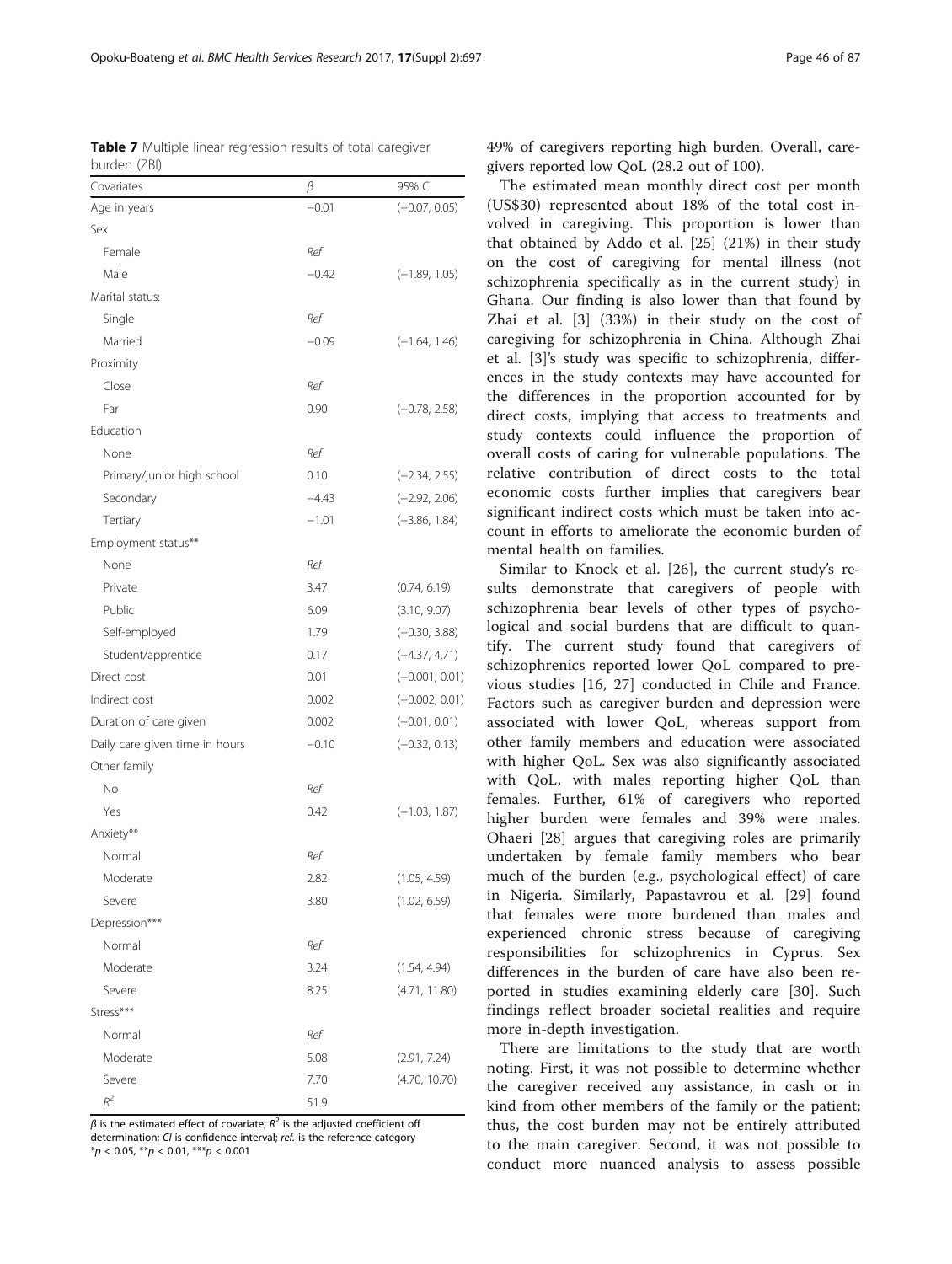<span id="page-8-0"></span>

| Table 8 Multivariate multiple regression results for covariates of quality of life domains |                                   |                         |                        |                           |                  |             |
|--------------------------------------------------------------------------------------------|-----------------------------------|-------------------------|------------------------|---------------------------|------------------|-------------|
|                                                                                            | Domains measuring quality of life |                         |                        |                           |                  |             |
|                                                                                            | Physical                          | Psychological           | Social                 | Environment               | Joint effect     |             |
| Covariates                                                                                 | $\beta$ (95% CI) p-value          | B (95% CI) p-value      | β (95% CI) p-value     | <b>B</b> (95% CI) p-value | F-test statistic | p-value     |
|                                                                                            | $-0.14$                           | $-0.09$                 | $-0.06$                | $-0.05$                   |                  |             |
| Age in years                                                                               | $(-0.22, -0.06)$                  | $(-0.18, 0.002)$        | $(-0.17, 0.04)$        | $(-0.13, 0.04)$           | 3.19             | $0.0133*$   |
| Sex                                                                                        | $**$                              | $*$                     | $***$                  |                           |                  |             |
| Female                                                                                     | Ref                               | Ref                     | Ref                    | Ref                       |                  |             |
| Male                                                                                       | 4.08(2.15, 6.01)                  | 2.93(0.68, 5.17)        | 5.66(3.09, 8.22)       | 2.22(0.16, 4.28)          | 6.14             | $0.0001***$ |
| Marital status:                                                                            |                                   |                         | $**$                   |                           |                  |             |
| Single                                                                                     | Ref                               | Ref                     | Ref                    | Ref                       |                  |             |
| Married                                                                                    | $0.45(-1.59, 2.48)$               | $-1.73(-4.10, 0.63)$    | $-5.68(-8.38, -2.98)$  | $-2.18(-4.35, -0.02)$     | 5.08             | $0.0005***$ |
| Proximity                                                                                  | ***                               | $\ast$                  |                        | $*$                       |                  |             |
| Close                                                                                      | Ref                               | Ref                     | Ref                    | Ref                       |                  |             |
| $\mathbb{F}$ ar                                                                            | $-5.88(-8.10, -3.66)$             | $-3.01(-5.59, -0.43)$   | $-3.57(-6.52, -0.63)$  | $-3.66(-6.02, -1.30)$     | 6.68             | $0.0001***$ |
| Education                                                                                  | $***$                             | $***$                   | $\ast$                 | $\ast\ast$                |                  |             |
| None                                                                                       | Ref                               | Ref                     | Ref                    | Ref                       |                  |             |
| Primary/junior high school                                                                 | $2.20(-1.00, 5.40)$               | $3.59(-0.13, 7.31)$     | 6.79(2.54, 11.05)      | 5.24(1.83, 8.65)          |                  |             |
| Secondary                                                                                  | $3.02(-0.24, 6.29)$               | 5.12(1.33, 8.91)        | 5.23(0.90, 9.57)       | 6.53(3.06, 10.01)         |                  |             |
| Tertiary                                                                                   | 7.05(3.32, 10.79)                 | 11.04(6.69, 15.38)      | 9.81 (4.84, 14.77)     | 14.55(10.57, 18.53)       | 12.03            | $0.0001***$ |
| Employment status                                                                          |                                   |                         |                        |                           |                  |             |
| None                                                                                       | Ref                               | Ref                     | Ref                    | Ref                       |                  |             |
| Private                                                                                    | $2.41(-1.18, 6.01)$               | $0.07(-4.11, 4.25)$     | $-1.61(-6.39, 3.16)$   | $1,49(-2.35, 5.32)$       |                  |             |
| Public                                                                                     | $1.12(-2.86, 5.11)$               | $-1.79(-6.42, 2.84)$    | $-5.02(-10.32, 0.27)$  | $-1.26(-5.50,2.99)$       |                  |             |
| Self-employed                                                                              | 2.81(0.06, 5.56)                  | $1.57(-1.63, 4.76)$     | $-0.90(-4.55, 2.75)$   | 2.86(-0.07, 5.79)         |                  |             |
| Student/apprentice                                                                         | $-2.91(-8.85, 3.03)$              | $-1.61(-8.51, 5.30)$    | $-5.36(-13.25, 2.53)$  | $1.51(-4.82, 7.84)$       | 1.38             | 0.2412      |
| Direct cost                                                                                | $-0.003(-0.01, 0.005)$            | $-0.005(-0.014, 0.004)$ | $-0.0008(-0.01, 0.01)$ | $-0.003(-0.01, 0.01)$     | 0.35             | 0.8468      |
| Indirect cost                                                                              | 0.0001(-0.005, 0.005)             | $-0.007(-0.01, -0.001)$ | $-0.001(-0.01, 0.01)$  | $-0.004(-0.01, 0.001)$    | 1.46             | 0.2151      |
|                                                                                            | ***                               | $***$                   |                        |                           |                  |             |
| Zarit                                                                                      | $-0.25(-0.38, -0.13)$             | $-0.27(-0.42, -0.12)$   | $-0.06(-0.23, 0.11)$   | $-0.10(-0.23, 0.04)$      | 5.30             | $0.0004***$ |
| Duration of care given                                                                     | $-0.003(-0.013, 0.007)$           | $-0.004(-0.02, 0.01)$   | $0.01(-0.01, 0.02)$    | $0.002(-0.01, 0.01)$      | 0.85             | 0.4931      |
| Daily care given time in hrs                                                               | $0.14(-0.16, 0.44)$               | $0.17(-0.18, 0.52)$     | $0.002(-0.40, 0.40)$   | 0.27(-0.05, 0.59)         | 0.63             | 0.6409      |
| Other family                                                                               |                                   | $\ddot{*}$              |                        |                           |                  |             |
| $\stackrel{\circ}{\geq}$                                                                   | Ref                               | Ref                     | Ref                    | Ref                       |                  |             |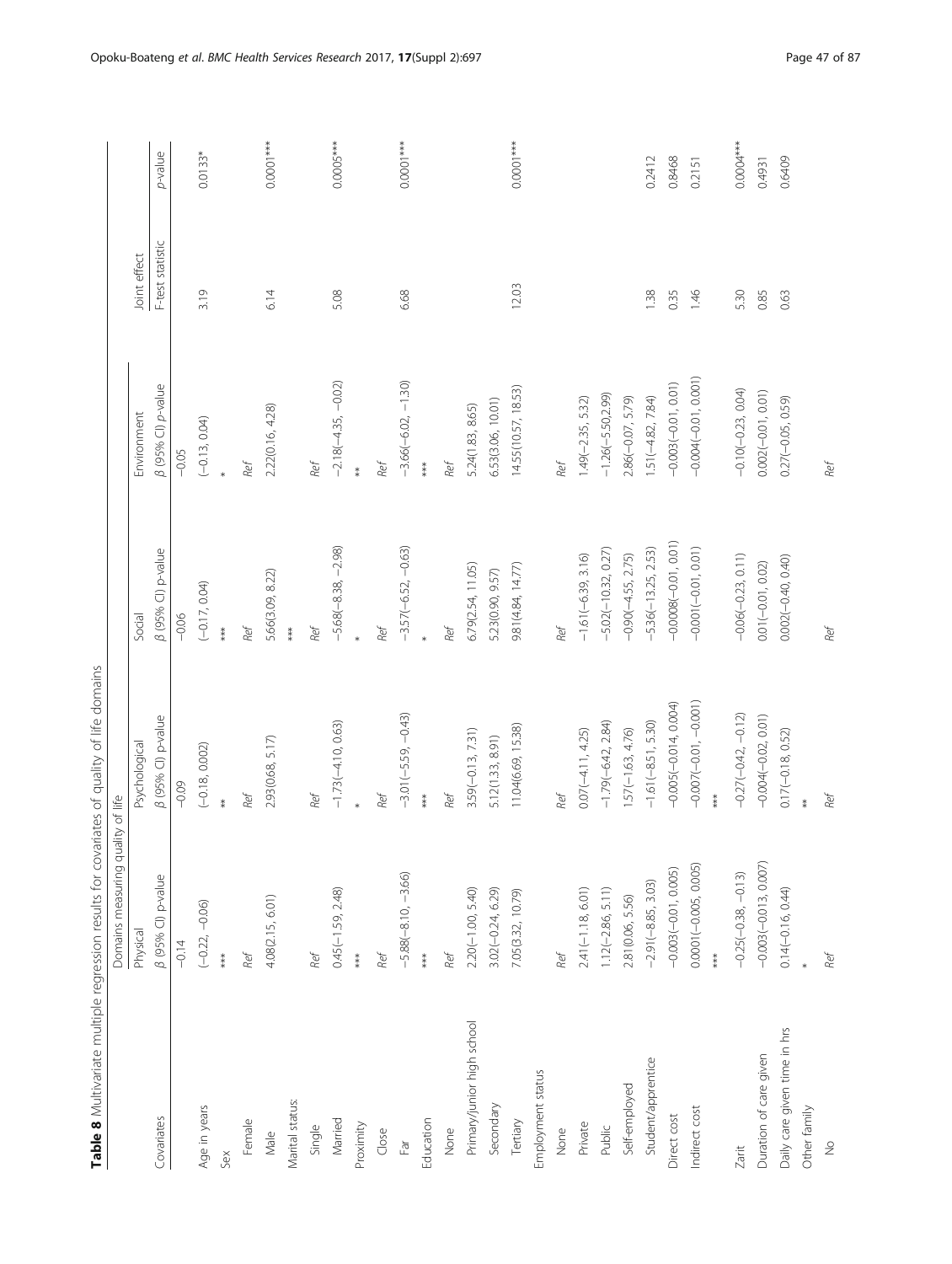| $\vdots$                         |
|----------------------------------|
| ١                                |
|                                  |
|                                  |
|                                  |
|                                  |
|                                  |
|                                  |
|                                  |
|                                  |
|                                  |
|                                  |
|                                  |
|                                  |
| ļ                                |
|                                  |
|                                  |
| $\sim$ $+$ $\sim$<br>5           |
|                                  |
|                                  |
| )<br>5<br>5<br>I                 |
| i                                |
| j                                |
| i                                |
| $\sim$ $\sim$                    |
|                                  |
| $-1.5$<br>$\overline{a}$         |
|                                  |
| j                                |
| .<br>.                           |
|                                  |
|                                  |
|                                  |
|                                  |
|                                  |
| $\ddot{\phantom{a}}$             |
| $\mathbf{r}$                     |
| í                                |
|                                  |
|                                  |
|                                  |
| $\ddot{\phantom{a}}$             |
|                                  |
| $\ddot{\phantom{a}}$             |
|                                  |
|                                  |
|                                  |
|                                  |
|                                  |
|                                  |
|                                  |
|                                  |
|                                  |
| $\overline{a}$<br>$\overline{a}$ |
|                                  |
|                                  |
| ī                                |

|               | Domains measuring quality of life |                                                                                                                                                                                                                                          |                           |                           |                  |             |
|---------------|-----------------------------------|------------------------------------------------------------------------------------------------------------------------------------------------------------------------------------------------------------------------------------------|---------------------------|---------------------------|------------------|-------------|
|               | Physical                          | Psychological                                                                                                                                                                                                                            | Social                    | Environment               | Joint effect     |             |
| Covariates    | B (95% CI) p-value                | B (95% CI) p-value                                                                                                                                                                                                                       | <b>B</b> (95% CI) p-value | <b>B</b> (95% CI) p-value | F-test statistic | p-value     |
| Yes           | 2.38(0.47, 4.29)                  | 2.90(0.68, 5.12)                                                                                                                                                                                                                         | $-2.33(-4.87, 0.20)$      | $0.56(-1.48, 2.59)$       | 6.24             | $0.0001***$ |
| Anxiety       |                                   | $\ast$                                                                                                                                                                                                                                   |                           |                           |                  |             |
| Normal        | Ref                               |                                                                                                                                                                                                                                          |                           |                           |                  |             |
| Moderate      | $0.13(-2.22, 2.47)$               | $1.29(-1.43, 4.01)$                                                                                                                                                                                                                      | $0.07(-3.04, 3.18)$       | $0.74(-1.75, 3.24)$       |                  |             |
| Severe        | $-2.80(-6.48, 0.87)$              | 5.12(0.84, 9.39)                                                                                                                                                                                                                         | $-0.18(-5.06, 4.70)$      | $3.60(-0.31, 7.52)$       | 4.06             | 0.0030**    |
| Depression    | ***                               | ***                                                                                                                                                                                                                                      | ***                       | ***                       |                  |             |
| Normal        | Ref                               | Ref                                                                                                                                                                                                                                      | Ref                       | Ref                       |                  |             |
| Moderate      | $-2.73(-5.00, -0.47)$             | $-6.02(-8.66, -3.39)$                                                                                                                                                                                                                    | $-3.30(-6.31, -0.29)$     | $-5.11(-7.52, -2.70)$     |                  |             |
| Severe        | $-8.39(-13.15, -3.64)$            | $-17.39(-22.92, -11.87)$                                                                                                                                                                                                                 | $-12.29(-18.60, -5.97)$   | $-16.40(-21.47, -11.34)$  | 19.20            | $0.0001***$ |
| <b>Stress</b> |                                   |                                                                                                                                                                                                                                          | $\ddot{*}$                |                           |                  |             |
| Normal        | Ref                               | Ref                                                                                                                                                                                                                                      | Ref                       | Ref                       |                  |             |
| Moderate      | $2.46(-0.45, 5.36)$               | $3.04(-0.34, 6.41)$                                                                                                                                                                                                                      | $0.30(-3.56, 4.15)$       | $2.34(-0.76, 5.44)$       |                  |             |
| Severe        | $-2.44(-6.48, 1.60)$              | $-1.26(-5.96, 3.44)$                                                                                                                                                                                                                     | $-10.43(-15.80, -5.06)$   | $-1.33(-5.64, 2.988)$     | 3.73             | 0.0054**    |
| Ł             | 68.5                              | 69.8                                                                                                                                                                                                                                     | 543                       | 67.2                      |                  |             |
|               |                                   | 8 is the estimated effect of covariate, R <sup>2</sup> is the adjusted coefficient off determination, C1 is confidence interval; ref. is the reference category, Phy (Physical domain), Psy (Psychological domain), Soccial domain), Env |                           |                           |                  |             |

 $\geq$  $\bar{\ast}$ ≯  $\frac{1}{2}$ י לוספי.<br>פ ដ្ឋ<br>ក β is une communeca enter of covariance,<br>(Environmental domain)<br>\* p < 0.05, \*\* p < 0.01, \*\*\* p < 0.001 \* p < 0.05, \*\* p < 0.01, \*\*\* p < 0.001 (Environmental domain)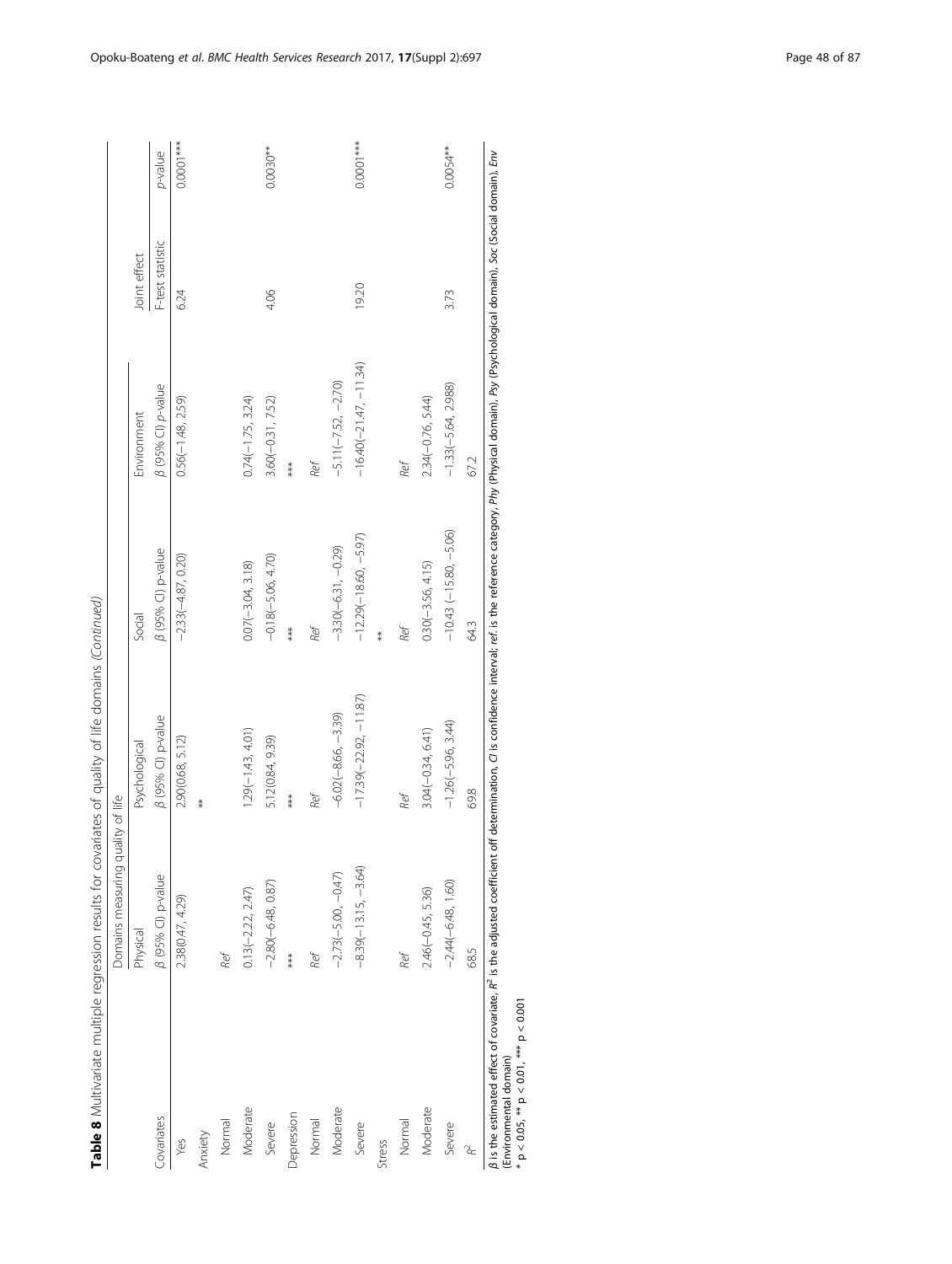<span id="page-10-0"></span>Table 9 Multiple regression results for covariates of overall quality of life

| Covariates                        | Overall quality of life score |                   |
|-----------------------------------|-------------------------------|-------------------|
|                                   | β                             | 95% CI            |
| Age in years                      | $-0.08$                       | $(-0.15, -0.1)$   |
| Sex***                            |                               |                   |
| Female                            | Ref                           |                   |
| Male                              | 3.72                          | (1.99, 5.45)      |
| Marital status*                   |                               |                   |
| Single                            | Ref                           |                   |
| Married                           | $-2.29$                       | $(-4.11, -0.47)$  |
| Proximity***                      |                               |                   |
| Close                             | Ref                           |                   |
| Far                               | $-4.03$                       | $(-6.01, -2.05)$  |
| Education***                      |                               |                   |
| None                              | Ref                           |                   |
| Primary/junior high<br>school     | 4.46                          | (1.59, 7.32)      |
| Secondary                         | 4.98                          | (2.06, 7.89)      |
| Tertiary                          | 10.61                         | (7.27, 13.96)     |
| Employment status                 |                               |                   |
| None                              | Ref                           |                   |
| Private                           | 0.59                          | $(-2.63, 3.81)$   |
| Public                            | $-1.74$                       | $(-5.30, 1.83)$   |
| Self-employed                     | 1.59                          | $(-0.87, 4.05)$   |
| Student/apprentice                | $-2.09$                       | $(-7.41, 3.22)$   |
| Direct cost                       | $-0.003$                      | $(-0.01, 0.004)$  |
| Indirect cost                     | $-0.003$                      | $(-0.01, 0.001)$  |
| Zarit                             | $-0.17$                       | $(-0.28, -0.06)$  |
| Duration of care given            | 0.0002                        | $(-0.01, 0.01)$   |
| Daily Care given time<br>in hours | 0.15                          | $(-0.12, 0.41)$   |
| Other family                      |                               |                   |
| Νo                                | Ref                           |                   |
| Yes                               | 0.88                          | $(-0.83, 2.58)$   |
| Anxiety                           |                               |                   |
| Normal                            | Ref                           |                   |
| Moderate                          | 0.56                          | $(-1.54, 2.65)$   |
| Severe                            | 1.43                          | $(-1.85, 4.72)$   |
| Depression***                     |                               |                   |
| Normal                            | Ref                           |                   |
| Moderate                          | $-4.29$                       | $(-6.32, -2.26)$  |
| Severe                            | $-13.62$                      | $(-17.87, -9.37)$ |
| Stress**                          |                               |                   |
| Normal                            | Ref                           |                   |
| Moderate                          | 2.03                          | $(-0.57, 4.63)$   |

| <b>Table 9</b> Multiple regression results for covariates of overall |  |  |  |
|----------------------------------------------------------------------|--|--|--|
| quality of life <i>(Continued)</i>                                   |  |  |  |

| Covariates |        | Overall quality of life score |  |  |  |
|------------|--------|-------------------------------|--|--|--|
|            |        | 95% CI                        |  |  |  |
| Severe     | $-387$ | $(-7.48, -0.25)$              |  |  |  |
| $D^2$      | 70.1   |                               |  |  |  |

 $β$  is the estimated effect of covariate,  $R^2$  is the adjusted coefficient off determination, CI is confidence interval, ref. is the reference category  $**p* < 0.05$ ,  $***p* < 0.01$ ,  $****p* < 0.001$ 

underlying reasons (e.g., coping styles) for some of the differences observed. Nonetheless, the current study adds to the sparse literature on the economic and social costs of mental disorders in sub-Saharan Africa.

# Conclusions

The study findings highlight the significant burden of caring for people with schizophrenia on family caregivers in Ghana. As the country considers deinstitutionalizing mental health care, it is important that measures to alleviate the direct costs on caregivers are taken into account. Currently, the National Health Insurance Scheme (NHIS) does not cover services for schizophrenia or other mental disorder, deepening the burden of families. One possible avenue to alleviate the costs incurred by caregivers of people with mental illness would be to extend social protection programs, such as the Livelihood Empowerment Against Poverty (LEAP) program (which provides cash transfers to vulnerable groups), to caregivers to cushion the effects of the shocks of the direct costs. Study findings also underscore the significant non-quantifiable burdens, such as emotional stress, that are borne by caregivers and that affect their quality of life. The quality of life of caregivers of patients with mental disorders should be considered in health policies related to mental illness.

#### Abbreviations

DALYs: Disability-adjusted life-years; DASS: Depression anxiety stress scale; GHS: Ghanaian Cedi; ICD-10: International Classification of Disease, 10<sup>th</sup> edition; LEAP: Livelihood empowerment against poverty; LMICs: Low and middle income countries; NHIS: National Health Insurance Scheme; PPS: Probability proportionate to size; QoL: Quality of Life; UK: United Kingdom; US\$: United States Dollar; WHO: World Health Organisation; WHOQOL: WHO Quality of Life; WHOQOL-BREF: abridged WHO Quality of Life; YLD: Years lived with disability; ZBI: Zarit Burden Interview

#### Acknowledgements

The authors acknowledge the following for their support in implementing the study: Joseph Osafo and Gloria Odue, both at the Psychology Department, University of Ghana; the Mental Health Authority of Ghana; and the management and staff of the study facilities. The authors also thank all the study participants.

#### Funding

This research was funded by an African Doctoral Dissertation Research Fellowship (ADDRF) re-entry grant award to JN and IAK offered by the